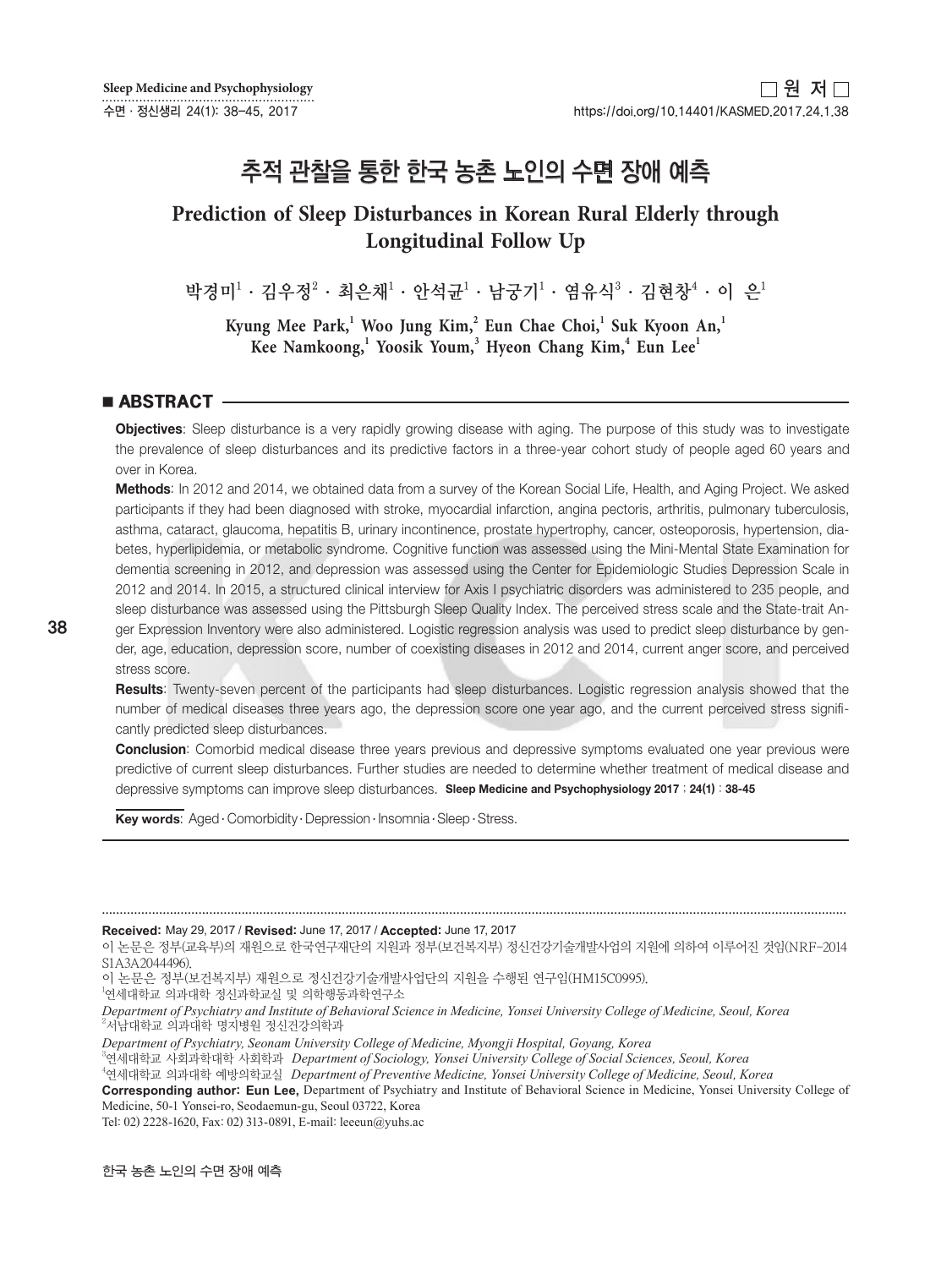국민건강보험공단 보도 자료에 따르면 수면 장애로 진료 를 받은 인구는 2008년 22만 7천 명에서 2013년 50만 5천 6백 명으로 두 배가 넘게 증가하였다(건강보험정책연구원 2013). 수면 장애 관련 보험 급여 역시 2006년과 비교하여 2012년 에는 총 진료비는 6.3배, 진료일수는 23배 증가하였다. 우리 나라의 수면 장애 관련 진료가 늘어나고 있는 데에는 급속한 고령화도 한 몫을 하였다(Cho 2016). 노인이 되면 평균 수면 시간이 감소하고 불충분한 수면이 흔해지고 불면증의 유병 률과 심각도도 증가한다(Weyerer과 Dilling 1991). 수면 장 애에 대한 연구자들의 관심은 노인 수면 문제에 대해서도 증 가하고 있다. 조사한 방법과 지역은 다양하지만, 우리 나라 60세 이상 노인 인구의 약 30% 정도가 수면 장애를 겪고 있 는 것으로 알려졌다(Ohayon과 Hong 2002 ; Kim 등 2009 ; Kim 등 2013 ; Kim 등 2017).

우리 나라의 고령화 증가 속도는 경제협력개발기구(Organization for Economic Cooperation and Development) 소속 다른 나라들의 평균 보다 네 배나 빠르다(Choi 2016). 고령화 현상은 평균 기대수명의 연장으로도 이어져 1960년 출생아의 기대수명이 52세였던 것에 비해 2014년 출생아의 기대수명은 82세까지 증가하였다. 이는 미국의 79세나 유럽 의 81세보다도 높은 것이다. 그러나 건강기대수명은 남자는 65세, 여자는 67세로 건강을 잃은 이후 노인들의 건강문제 는 경제적, 사회적 부담으로 이어진다(Cho 2016).

우리가 노인들의 수면 장애에 관심을 기울여야 할 이유는 경제적 부담 때문이거나 흔한 질환이기 때문만은 아니다. 수면 장애는 여러 신체 질환에 의해 발생하기도 하지만 신체 적, 정신적 질환에 영향을 줄 수 있다(Lee 등 2013 ; Kim 등 2016 ; Kim 등 2017). 본 연구진은 건강한 노화를 위한 연구 의 일환으로 우리 나라 노인들의 수면과 그 관련인자에 대한 횡단적 연구를 시행한 바 있다(Kim 2017). 당시에는 '잠들 기가 어려우십니까'와 '자다가 깨면 다시 잠들기 어려우십 니까'라는 두 가지 질문으로 수면 장애를 정의하고 횡단적 연구를 통해 수면 장애와 관련된 요인을 조사하였다. 이번 연구에서는 3 년간 추적 관찰한 데이터와 구체적인 수면 장 애 평가 자료로 노인들의 수면 장애를 예측하는 모델을 만 들어 보고자 하였다.

# 연구 대상 및 방법

#### 1. 한국인의 사회적 삶, 건강과 노화에 대한 조사

본 연구는 연세대학교 사회학과와 심리학과, 간호학과,

사회복지학과, 정신건강의학과 등 다양한 분야의 연구자가 함께 진행 중인 한국인의 사회적 삶, 건강과 노화에 대한 조 사(The Korean Social Life, Health, and Aging Project, KSHAP)로 얻게 된 데이터를 이용하였다(Youm 등 2014). KSHAP은 한국 농촌 거주 노인들의 사회적 연결망과 건강 의 상호작용을 알아보고자 하는 목적으로 시작되었으며, 강 화도 양사면에 거주중인 60세 이상 노인 전수와 그의 배우 자를 대상으로 진행 중인 코호트 연구이다. 노인들의 사회적 연결망을 알아본다는 연구의 목적에 따라 60세 이상 노인의 배우자가 60세 미만인 경우에도 연구 대상이 되었다. 양사면 전체 연구 대상의 95%인 814명이 처음 연구에 등록되었다.

KSHAP 연구의 첫 번째 조사는 2011년 12월부터 2012년 3월 사이에 일대일 대면 방식으로 이루어졌다. 이후 매년 같 은 시기에 사회적 연결망, 신체적 건강, 우울에 대한 연구를 진행했다. 면담은 연구 대상의 집 혹은 보건소나 마을 회관 에 마련된 독립된 공간에서 이루어졌다. 세 번째 주기는 2013년 12월부터 2014년 2월까지였다. 첫 번째(2012년)부터 세 번째 주기(2014년)까지는 사회학과, 예방의학과, 간호학 과, 사회복지학과의 연구만 진행되었으며 정신건강의학과 의 연구는 진행되지 않았다.

정신건강의학과의 연구는 2015년 1월부터 12월까지 시행 되었으며 기존 KSHAP 코호트 중 정신건강의학과 연구 참 여에 추가로 동의한 사람들을 대상으로 이루어졌다. 2012년 에 연구에 참여한 814명의 대상자 중 235명이 2015년 정신 건강의학과 연구에 참여하였다. 양사면은 교산, 덕하, 북성, 인화, 철산의 다섯 개 리로 구성되어 있는데, 정신건강의학 과의 연구는 다섯 개 리 거주자 모두 고른 분포로 참여하였 다. 모든 조사는 일대일 면담을 통해 이루어졌으며 이전 조 사와 같이 집 혹은 마을회관이나 보건소의 독립된 장소를 이용하였다. 본 연구는 연세대학교의 기관윤리심의위원회 의 승인을 받아 시행되었으며 모든 대상자는 연구에 참여하 기 전에 서면으로 연구 참여에 동의하였다.

#### 2. 조사 내용

본 연구는 KSHAP의 2012년과 2014년 조사 데이터와 2015년 정신건강의학과 세부그룹연구 데이터를 이용하였 다. KSHAP 연구의 시작에는 사회학과, 간호학과, 예방의학 과 주도로 면담과 설문이 진행되었으며 2015년부터 정신건 강의학과와 심리학과의 세부 그룹 연구가 추가되었다. 2013 년에 시행되었던 두 번째 주기 조사에서는 다른 도구로 우 울을 평가하였기 때문에 이번 연구의 분석 대상으로 삼지 않았다.

2012년과 2014년의 KSHAP 조사는 학력, 직업, 결혼 여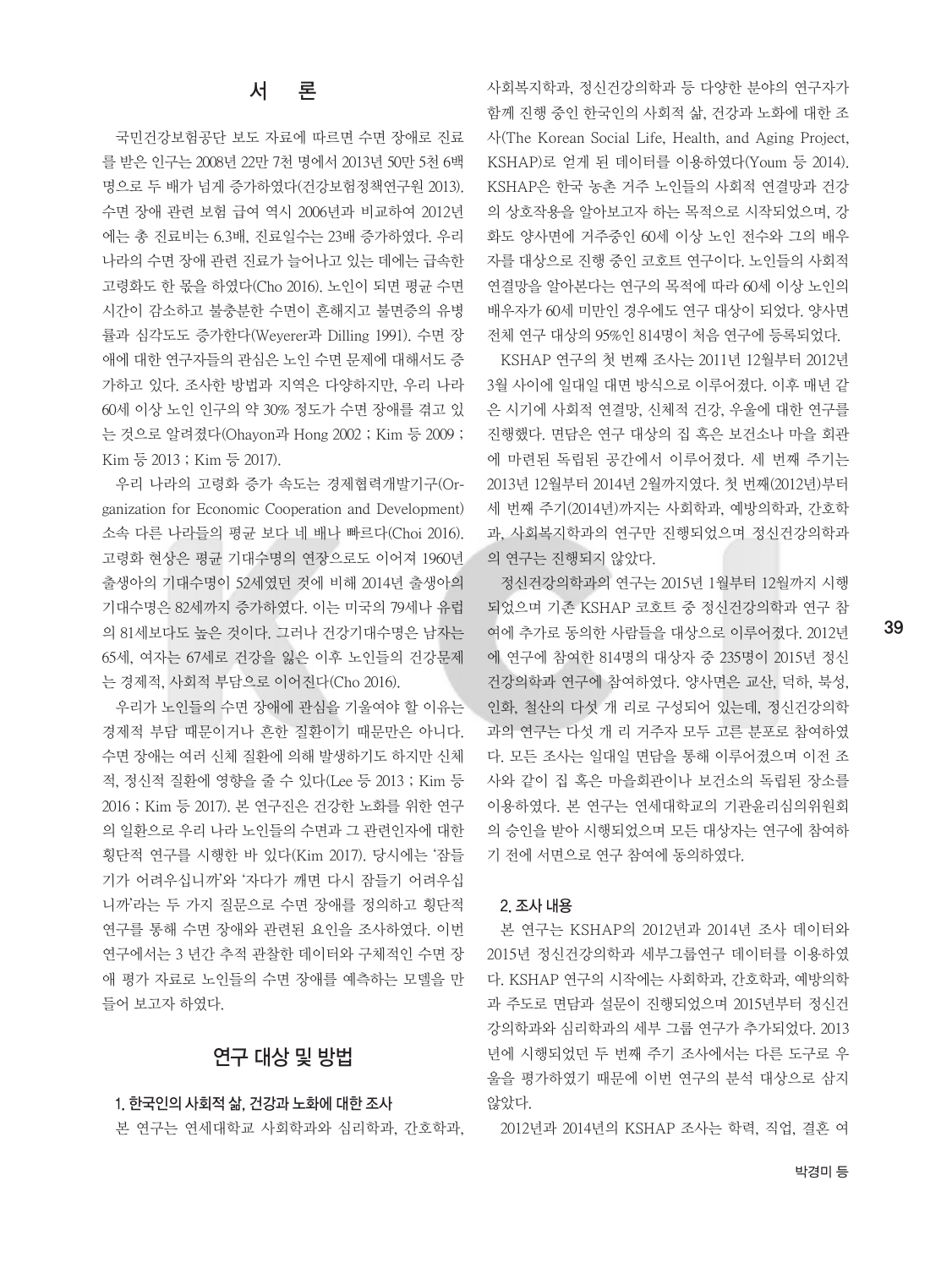부, 동거 여부, 사회연결망 등 사회인구학적 조사와 신체 질 환의 과거력, 우울, 인지 기능 등을 묻는 건강 조사로 구성되 어 있다. 질병에 대한 조사는 뇌졸중, 심근경색증, 협심증, 관 절염, 폐결핵, 천식, 백내장, 녹내장, B형 간염, 요실금, 전립 선 비대, 암, 골다공증, 고혈압, 당뇨, 고지혈증, 대사증후군에 대한 진단 여부를 묻는 내용이었다. 인지 기능은 치매선별용 간이정신상태검사를 이용하여 평가하였다(Mini-Mental State Examination for Dementia Screening, MMSE-DS) (Han 등 2010). 기존의 MMSE-KC (Consortium to Establish a Registry for Alzheimer's disease Assessment Packet) (Lee 등 2002)나 K-MMSE (Korean mini-mental state examination) (Kang 등 1997)보다 개선된 치매 진단 정확 도를 보고한 바 있고 운동장애가 심한 사람들에게도 시행이 가능하다는 장점이 있다. 우울 평가는 역학연구 우울척도 (Center for Epidemiologic Studies Depression Scale, CES-D)를 이용하였다(Cho와 Kim 1993).

정신건강의학과 연구에서 조사된 내용은 다음과 같다. 첫

째, 정신보건간호사 자격을 가진 연구진이 2015년 1월부터 12개월 동안 235명에게 DSM-IV 의 제1축 장애의 구조화 된 임상적 면담(Structured Clinical Interview for DSM-IV TR Axis I Disorders, SCID) 을 시행하였다(First 2002). 그 리고, 연구 대상이 느끼는 사회경제적 상태에 대해 상, 중, 하로 나누어 선택하게 하였고 현재의 흡연 및 음주 여부에 대해 조사하였다. 연구 대상의 수면 상태에 대해서는 총 수 면시간, 수면 잠재기 등의 객관적인 수면에 대한 정보에 더 하여 주관적인 수면의 질, 개운함 등을 함께 평가할 수 있는 피츠버그 수면 질 척도(Pittsburgh sleep quality index, PSQI) 를 이용하여 평가하였다(Buysse 등 1989). 또한 수면에 영향 을 미칠 수 있는 정신 건강 문제에 대해 평가하기 위하여 현 재 개인이 느끼는 스트레스에 대해 평가할 수 있는 총 10개 의 항목에 대해 1달 사이 개인이 느끼는 스트레스에 대해 자가 설문지를 작성함으로써 스트레스에 대해 평가할 수 있 는 지각된 스트레스 척도(Perceived Stress Scale, PSS) (Cohen 등 1994 ; Baek 2010)와, 현재 시점에서의 개인의 감정 을 측정하는 상태 분노, 또한 개인의 분노의 잠재성에 대한 특성 분노를 평가하며, 또한 추가적으로 분노를 표현하는 방 식에 대한 평가를 할 수 있는 기질적 분노, 상황에 따른 반응 적 분노를 평가할 수 있는 한국판 상태-특성 분노표현 척도 (State-Trait Anger Expression Inventory, STAXI)를 시행 하였다(Spielberger 1985 ; Chon 등 2000).

#### 3. 통계 분석 방법

2012년 첫 번째 주기 연구에 참여하였던 814명 중 2015

년 정신건강의학과의 연구에 참여한 235명을 최종 분석 대 상으로 삼았다. 최종 분석에 포함된 연구 대상 중 60세 미만 은 한 명 있었다.

연구 대상 중 수면 장애의 여부는 PSQI 점수로 정의하였 다. 연구 대상이 노인이었기 때문에 PSQI-global 5점을 절 단점으로 삼을 경우, 전체 대상 중 과반수인 57.4%인 135명 이 수면 장애 그룹에 속하였다. 수면의 질이 좋은 사람들을 대상으로 할 때는 PSQI-global 5점을 절단점으로 삼아도 좋 겠지만, 노인 집단이나 암환자 등 전반적으로 수면이 불량한 집단에서는 8점이 더 적절하다는 기존 연구에 따라, PSQIglobal 점수 8점 이상인 경우를 수면 장애로 정의하였다 (Carpenter과 Andrykowski 1998 ; Beck 등 2004 ; Grandner 등 2006).

수면 장애를 예측하는 요인을 확인하기 위하여 2012년과 2014년, 그리고 2015년에 조사한 수면 장애 관련 요인들에 대하여 분석하였다. 우선, 수면 장애가 생기는 집단의 특징 을 알아보기 위하여, 조사한 변수들을 대상으로 수면 장애군 과 대조군의 특성을 비교하였다. 명목형 변수는  $\chi^2$  검정을 시행하였으며, 연속형 변수는 독립 t-검정을 시행하였다. 양 측 검정시 유의하다고 판단하는 기준은 *p* < 0.05로 삼았다. 모든 자료는 Statistical package for Social Science (SPSS) 23 (SPSS Inc., Chicago, IL, USA)을 사용하여 분석하였다.

수면 장애를 예측하는 모델을 만들기 위하여, 독립 t-검정 혹은 χ<sup>2</sup> 검정 결과 두 군간 유의한 차이를 보인 변수와, 수면 장애에 영향을 주는 것으로 알려진 나이 및 공존 질환을 독 립 변수로 삼아 로지스틱 회귀분석을 시행하였다(Weyerer 과 Dilling 1991 ; Tung-Ping 2004 ; Kim 2017). 기존 연구 에서는 교육 기간이 수면 장애의 유의한 설명 인자였다 (Tung-Ping 2004 ; Kim 2017). 본 연구 대상의 78%가 무학 혹은 초등학교 졸업 수준의 학력이라 초졸 이하와 중졸 이상 으로 나누어 명목형 변수로 처리하였다. 또, 공존 질환이 수 면 장애에 미치는 영향을 평가하기 위해서는 앞서 기술한 대로, 진단받았다고 대답한 질병 개수의 합을 변수로 사용하 였다. 마지막으로, PSQI 구성 요소인 주관적인 수면의 질 (subjective sleep quality), 수면 잠재기(sleep latency), 수면 시간(sleep duration), 수면 효율(habitual sleep efficiency), 수면 장애(sleep disturbances), 수면 약물 복용(use of sleeping medication), 낮동안 기능저하(daytime dysfunction) 를 각각의 종속변수로 삼아 로지스틱 회귀 분석 결과 수면 장애를 유의하게 예측하는 변수들 이 어떤 수면 장애 요소와 연관되는지를 단순 회귀분석으로 평가하였다.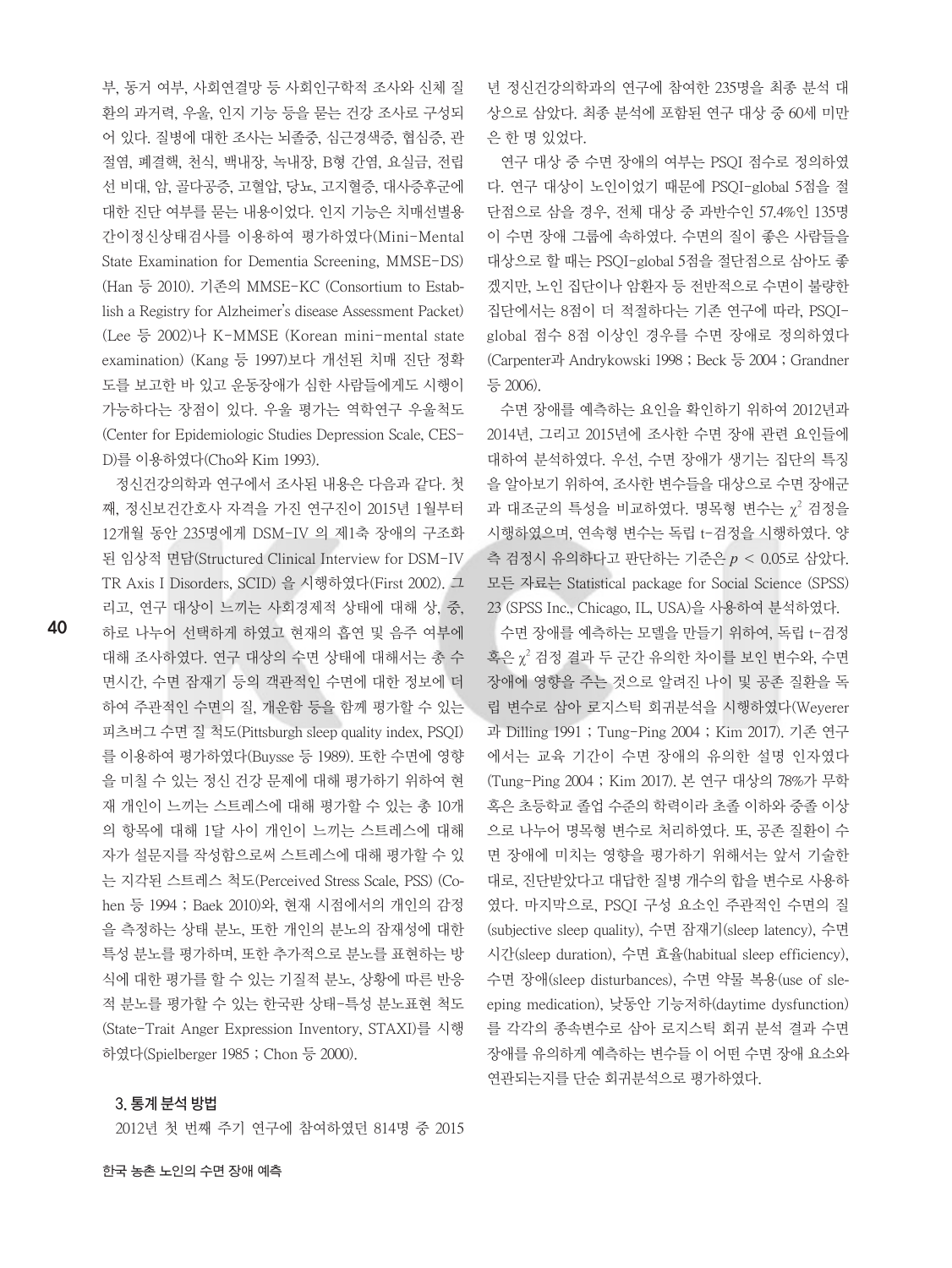#### 1. 연구 대상자의 특성

연구 대상자의 67%인 158명은 여성이었고 나이 분포는 56 세부터 96세까지 있었다. 148명(63%)은 직업을 가지고 있었 는데 대부분은 농업에 종사하고 있었고 1명은 자영업, 1명은 일용직 노동, 3명은 제조업에 종사 중이었다. 168명(72%)은 배우자와 살고 있었으며 3명은 배우자 외 다른 동거인과 살 고 있었다. 공존 질환 개수는 2012년에 평균 1.97개, 2014년 에 평균 2.10개로 1명당 대략 2개의 공존 질환을 가지고 있었 다. 2012년에 가장 높은 이환율을 보인 공존 질환은 고혈압 (45.8%), 관절염(39.6%), 골다공증(31.6%) 순이었으며, 2014 년에는 여전히 고혈압(53.8%)이 공존 질환 중 가장 높은 이환 율을 보였으나, 골다공증(42.3%)의 이환율이 높아져 관절염 (42.3%)과 거의 같은 수치를 보였다. SCID에 의한 진단 결과, 연구 대상자 235 명중 8.9%에 해당하는 21명에게 현재 정신 과적 질환이 있었다. 구체적으로는 달리 분류되지 않는 정신 병적 장애 1명, 알코올 남용 3명, 달리 분류되지 않는 우울

장애 4명, 주요 우울 장애 4명, 기분 부전 장애 3명, 특정 공 포증 6명이었다.

#### 2. 수면 장애를 예측하는 요인

PSQI-global 점수가 8점 이상인 수면 장애군은 63명으 로 전체의 26.8%에 해당하였다. 연구 대상자의 사회인구학 적 특징은 Table 1과 같다. 수면 장애군은 대조군과 비교하 여 여성이 많았고 2012년의 공존 질환 점수가 더 높았다. 2014년의 공존 질환 점수와 사회경제적 수준, 나이, 교육수 준, 직업 상태, 현재 음주 여부, 현재 흡연 여부, 동거 여부에 는 두 군간의 차이가 없었다.

수면 장애군과 대조군의 인지 기능, 수면, 심리학적 특성 에 대해서는 Table 2에 기술하였다. 2012년에 측정한 우울 점수는 수면 장애군에서 더 높았으나 통계적 유의수준에는 미치지 못하였다. 수면 장애군은 2014년에 평가한 우울 점수 와 수면 장애와 2015년에 측정한 분노 억제 점수 및 지각된 스트레스 정도가 대조군에 비해 유의하게 높았다.

수면 장애를 예측하기 위하여 2012년과 2014년에 측정한

| Table 1. Sociodemographic characteristics of participants |                   |                               |                      |       |  |  |  |  |  |
|-----------------------------------------------------------|-------------------|-------------------------------|----------------------|-------|--|--|--|--|--|
| <b>Variables</b>                                          | Total $(n = 235)$ | Sleep disturbances $(n = 63)$ | Controls $(n = 172)$ | p     |  |  |  |  |  |
|                                                           |                   |                               |                      |       |  |  |  |  |  |
| Age $(years)*$                                            | $75.0 \pm 6.22$   | $75.2 \pm 6.35$               | $74.5 \pm 5.89$      | 0.440 |  |  |  |  |  |
| Sex, female <sup>t</sup>                                  | 158 (67.2)        | 52(82.5)                      | 106(61.6)            | 0.002 |  |  |  |  |  |
| Education (years)*                                        | $2.71 \pm 1.47$   | $2.57 \pm 1.46$               | $2.76 \pm 1.48$      | 0.396 |  |  |  |  |  |
| Education $\leq$ 6 years                                  | 184 (78.3)        | 54 (85.7)                     | 130(75.6)            | 0.095 |  |  |  |  |  |
| Perceived economic status, lower third <sup>+</sup>       | 88 (37.4)         | 29(46.0)                      | 59 (93.7)            | 0.113 |  |  |  |  |  |
| Current job status, no                                    | 86 (36.6)         | 21(33.3)                      | 65(37.8)             | 0.530 |  |  |  |  |  |
| Current regular drinking, yes <sup>+</sup>                | 41(17.4)          | 6(9.5)                        | 35(20.3)             | 0.053 |  |  |  |  |  |
| Current smoking, yes <sup>+</sup>                         | 14(6.0)           | 1(1.6)                        | 13(7.6)              | 0.087 |  |  |  |  |  |
| Live alone <sup>†</sup>                                   | 58 (24.7)         | 16(25.4)                      | 42(24.4)             | 0.781 |  |  |  |  |  |
| Number of illness at wave 1*                              | $1.97 \pm 1.44$   | $2.43 \pm 1.68$               | $1.80 \pm 1.30$      | 0.003 |  |  |  |  |  |
| Number of illness at wave 3*                              | $2.10 \pm 1.43$   | $2.25 \pm 1.52$               | $2.05 \pm 1.41$      | 0.345 |  |  |  |  |  |

The values are  $*$ : means  $\pm$  SD or  $\dagger$ : number (percent)

|  |  |  |  |  |  | Table 2. Cognitive and psychological characteristics of participants |
|--|--|--|--|--|--|----------------------------------------------------------------------|
|--|--|--|--|--|--|----------------------------------------------------------------------|

| Variables                        | Total $(n = 235)$ | Sleep disturbances ( $n = 63$ ) | Controls $(n = 172)$ | р       |
|----------------------------------|-------------------|---------------------------------|----------------------|---------|
| MMSE-DS at wave $1(n = 230)$     | $24.2 \pm 4.02$   | $24.8 \pm 3.13$                 | $24.1 \pm 4.29$      | 0.248   |
| MMSE-DS at wave $1(n = 226)$     | $24.0 \pm 4.38$   | $24.0 \pm 4.56$                 | $24.1 \pm 3.89$      | 0.833   |
| CES-D at wave $1(n = 224)$       | $10.8 \pm 7.06$   | $12.3 \pm 6.91$                 | $10.3 \pm 7.06$      | 0.054   |
| CES-D at wave $3(n = 218)$       | $6.97 \pm 8.19$   | $10.4 \pm 7.79$                 | $5.69 \pm 8.00$      | < 0.001 |
| PSQI-global at wave 3            | $5.64 \pm 3.15$   | $10.0 \pm 1.85$                 | $4.1 \pm 1.70$       | < 0.001 |
| STAXI at wave 3                  |                   |                                 |                      |         |
| Anger control                    | $26.1 \pm 5.03$   | $26.3 \pm 4.89$                 | $26.0 \pm 5.10$      | 0.742   |
| Anger out                        | $11.3 \pm 3.50$   | $11.0 \pm 2.81$                 | $11.4 \pm 3.73$      | 0.467   |
| Anger in                         | $14.4 \pm 4.10$   | $15.4 \pm 3.91$                 | $14.1 \pm 4.12$      | 0.026   |
| Perceived stress scale at wave 3 | $12.4 \pm 7.09$   | $15.3 \pm 7.19$                 | $11.3 \pm 6.75$      | < 0.001 |

The values are \* : means ± SD or †: number (percent). CES-D : center for epidemiological studies depression, MMSE-DS : minimental state examination for dementia screening, PSQI : Pittsburgh sleep quality index, state-trait anger expression inventory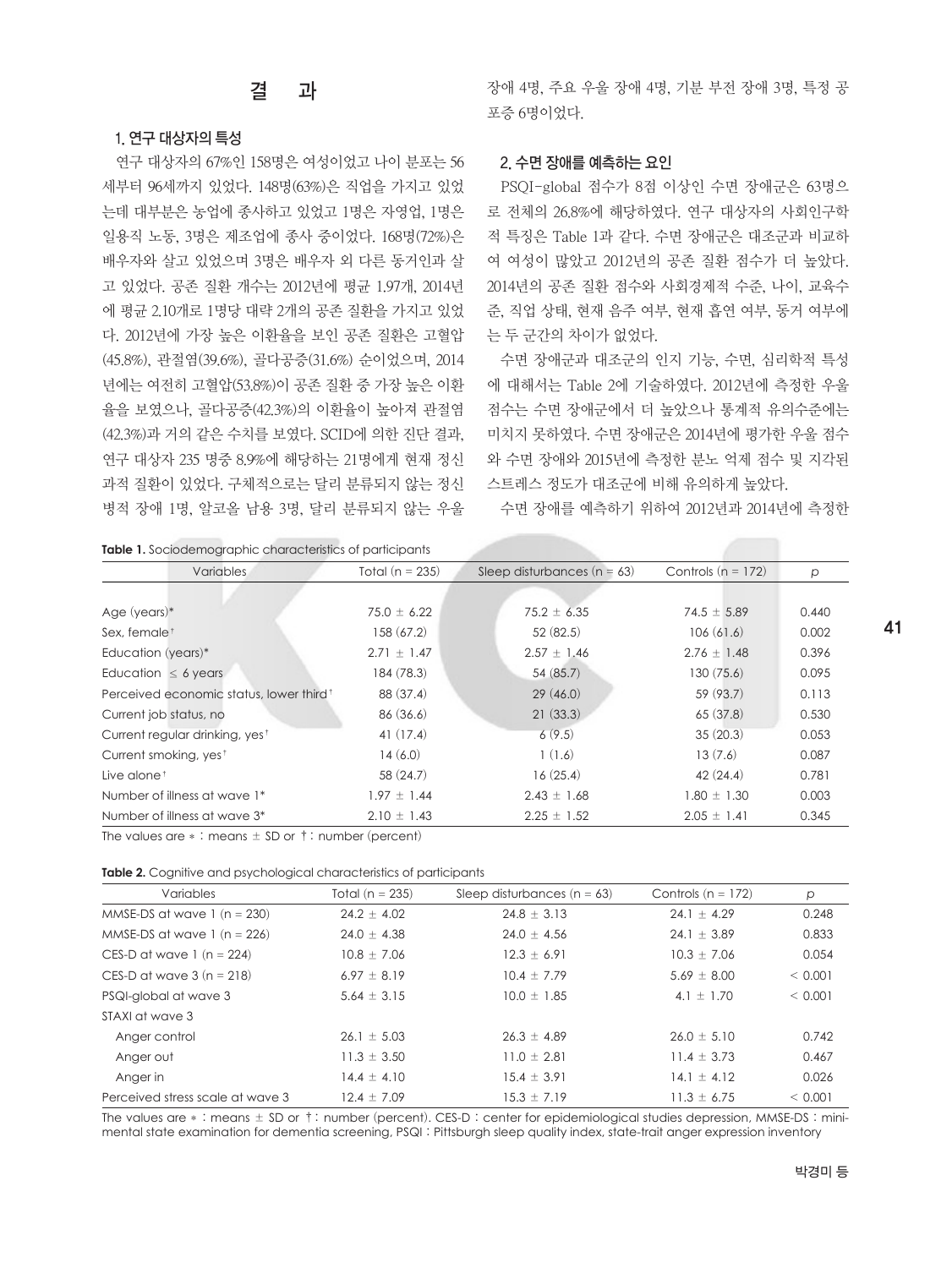성별, 나이, 교육, 우울 점수, 공존 질환의 개수, 그리고 2015 년의 STAXI 분노 억제 점수와 지각된 스트레스 정도를 설 명 변인으로 삼아 로지스틱 회귀분석을 시행하였다. Hosmer and Lemeshow test 결과 모델은 적합한 것으로 나타났으며 (χ<sup>2</sup> = 6.256, *p* = 0.619), 2012년에 평가한 공존 질환 수, 그리고 2014년의 우울 점수 및 2015년의 지각된 스트레스 정도가 통 계적으로 유의하게 영향을 주는 것으로 나타났다(Table 3).

마지막으로, PSQI 의 하위 요소들인 수면의 질, 수면 잠재 기, 수면 시간, 수면 효율, 수면 장애, 수면 약물 사용, 낮 동 안 기능 저하들과 예측 변수들과의 상관성을 보기 위하여 실 시한 회귀분석 결과, 수면의 질은 여성, 우울, 스트레스와 연 관성을 보였고, 수면 잠재기는 여성 및 스트레스와, 수면 시 간은 공존질환의 개수와, 수면 장애는 스트레스와, 수면제 사용은 공존 질환의 개수와, 낮 동안 기능저하는 스트레스와 연관되었다(Table 4).

## 고 찰

우리나라 농촌의 60세 이상 노인 코호트를 대상으로 한 이번 연구 결과, 조사 대상의 27%가 수면 장애를 가지고 있 었다. 수면 장애는 3년 전 측정한 공존 질환이 많을수록, 1년 전 평가한 우울 점수가 높을수록 예측 가능하였다. 또, 현재 의 스트레스 지각 정도 역시 수면 장애와 관련되었다. 그리 고, 여성에서 불면증이 좀더 많은 경향성을 보였다.

본 연구 결과의 수면 장애 유병률은 우리나라 60세 이상 노인을 대상으로 한 다른 연구들과 비슷한 수준이었다. 수면 장애의 정의 방법과 조사 방법에 따라서 조금씩 차이는 있 다. 전화 조사를 통해 수면 시작의 어려움이나 유지의 어려 움이 있는지 묻고, 빈도가 3회 이상인 것을 수면 장애로 정 의하였던 연구에서는 우리 연구보다 보다 높은 34.6%의 유 병률을 보였다(Cho 등 2009). 그리고 전라남도 광주 노인 코호트를 대상으로 대면 조사한 연구의 수면 장애 유병률은 본 연구와 비슷한 27%로 확인되었다(Kim 등 2009). 최근 경기도 오산시 노인을 대상으로 한 연구에서는 32.8%의 대 상자가 수면 장애를 가지고 있었는데 이 중 20.5%만이 일차 성 불면증이고 12.3%는 다른 질병에 의한 이차적 불면증으 로 조사되었다(Kim 등 2017). 이 연구는 비임상 집단을 대 상으로 하기는 했지만 연구 대상 중 오산시 정신보건센터로 방문한 사람들만을 대상으로 삼았기 때문에 불면 증상을 가 진 사람이 좀더 참여하였을 가능성이 있다. 이전 연구에서 도 수면 장애 설문 시점보다 이전에 시행된 우울 평가 혹은 동시에 평가한 우울이 종속 변인인 수면 장애와 밀접한 관 련을 가졌다(Kim 등 2009 ; Kim 2017).

이번 연구 결과, 3년 전 평가한 공존 질환의 개수가 하나 더 늘어날수록 수면 장애의 걸릴 위험은 33% 증가하였다. 이는 우리나라 노인들을 대상으로 한 이전 연구에서뿐 아니 라(Kim 등 2009 ; Kim 2017) 다른 나라의 연구에서도 반복 적으로 보고된 결과이다(Foley 등 1999 ; Kamel과 Gammack 2006 ; Taylor 등 2007). 공존 질환과 수면 장애의 상 호 작용에 대해서는 여러 가지 기전이 가능한 것으로 논의 되어 왔다. 우선, 공존 질환의 심각도, 전체 삶의 질에 미치 는 영향, 공존 질환이 일상 생활 능력(active daily living)에

|  |  |  |  |  |  |  | <b>Table 3.</b> Logistic regression analysis of factors associated with sleep disturbances |  |  |  |  |
|--|--|--|--|--|--|--|--------------------------------------------------------------------------------------------|--|--|--|--|
|--|--|--|--|--|--|--|--------------------------------------------------------------------------------------------|--|--|--|--|

| <b>Variables</b>                                                                                                                                                                                                                                                                                                                                                                     | B(SE)        | D     | Odds Ratio (95% CI)    |
|--------------------------------------------------------------------------------------------------------------------------------------------------------------------------------------------------------------------------------------------------------------------------------------------------------------------------------------------------------------------------------------|--------------|-------|------------------------|
| Number of illness at wave 1                                                                                                                                                                                                                                                                                                                                                          | 0.287(0.117) | 0.014 | $1.333(1.059 - 1.677)$ |
| Female                                                                                                                                                                                                                                                                                                                                                                               | 0.711(0.415) | 0.087 | $2.037(0.903 - 4.594)$ |
| CES-D at wave 3                                                                                                                                                                                                                                                                                                                                                                      | 0.060(0.025) | 0.014 | $1.062(1.012 - 1.115)$ |
| Perceived stress scale                                                                                                                                                                                                                                                                                                                                                               | 0.090(0.027) | 0.001 | $1.095(1.039 - 1.153)$ |
| $\overline{a}$ $\overline{b}$ $\overline{c}$ $\overline{c}$ $\overline{c}$ $\overline{c}$ $\overline{c}$ $\overline{c}$ $\overline{c}$ $\overline{c}$ $\overline{c}$ $\overline{c}$ $\overline{c}$ $\overline{c}$ $\overline{c}$ $\overline{c}$ $\overline{c}$ $\overline{c}$ $\overline{c}$ $\overline{c}$ $\overline{c}$ $\overline{c}$ $\overline{c}$ $\overline{c}$ $\overline{$ |              |       |                        |

CES-D : center for epidemiological studies depression

|  |  |  |  |  |  |  |  | <b>Table 4.</b> Univariate regression analysis of factors associated with component of Pittsburg sleep quality index |  |
|--|--|--|--|--|--|--|--|----------------------------------------------------------------------------------------------------------------------|--|
|--|--|--|--|--|--|--|--|----------------------------------------------------------------------------------------------------------------------|--|

|                                | PSQI component              |                             |              |                               |                              |                             |                             |  |  |  |
|--------------------------------|-----------------------------|-----------------------------|--------------|-------------------------------|------------------------------|-----------------------------|-----------------------------|--|--|--|
| Variables                      |                             |                             | 3            | 4                             | 5                            |                             |                             |  |  |  |
| Number of illness<br>at wave 1 | 0.027(0.029)                | 0.033(0.033)                |              | $0.081(0.036)* -0.003(0.033)$ | 0.003(0.017)                 | $0.060(0.027)*0.022(0.030)$ |                             |  |  |  |
| Female                         | $0.324(0.114)$ <sup>†</sup> | $0.632(0.127)$ <sup>†</sup> | 0.032(0.139) |                               | $0.241(0.130) -0.019(0.064)$ | 0.025(0.106)                | 0.006(0.114)                |  |  |  |
| CES-D at wave 3                | $0.016(0.008)*$             | 0.006(0.009)                | 0.001(0.010) | 0.010(0.009)                  | $-0.001(0.004)$              | $-0.001(0.007)$             | 0.008(0.008)                |  |  |  |
| Perceived stress<br>scale      | $0.030(0.008)$ <sup>†</sup> | $0.037(0.009)$ <sup>†</sup> | 0.018(0.009) | 0.006(0.009)                  | $0.010(0.004)$ *             | 0.007(0.007)                | $0.021(0.007)$ <sup>+</sup> |  |  |  |

The values are B (SE). \* : *p* < 0.05, †: *p* < 0.01. CES-D : center for epidemiological studies depression, PSQI : Pittsburgh sleep quality index, component 1 : subjective sleep quality, component 2 : sleep latency, component 3 : sleep duration, component 4 : habitual sleep efficiency, component 5 : sleep disturbances, component 6 : use of sleeping medication, component 7 : daytime dysfunction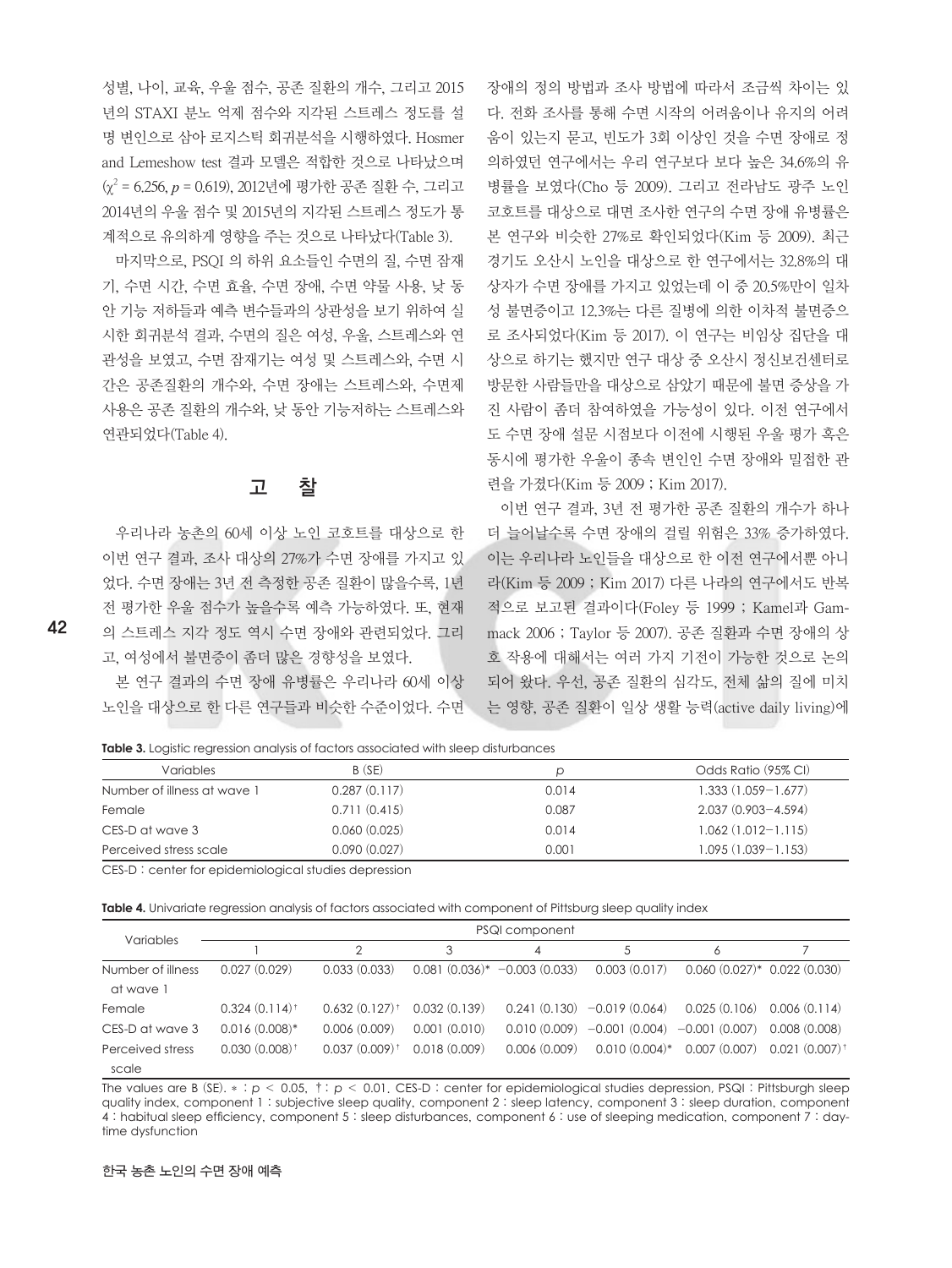미치는 영향에 따라 다를 수 있지만 공존 질환에 의한 통증, 질병 그 자체, 혹은 질병을 치료하기 위해 사용하는 약물이 수면 장애를 일으킬 수 있다. 다음으로, 질병으로 인해 낮 동안 누워지내는 시간이 길어지거나 햇빛에 노출되는 시간 이 줄어들어 만성 불면증의 발병 과정을 따라가게 되는 경 우가 있을 수 있겠다. 또한, 질병에 대한 심리적 부담으로 불 안이나 우울과 같은 정신과적 증상이 생기고, 이에 따라 수 면 장애가 발생할 수도 있다. 반대의 경우도 가능하다. 즉, 지속되는 수면 장애는 그 자체로서 신체적, 정신적 질환의 위험 인자로 작용할 수 있다(Kripke 등 2002 ; Lee 등 2013 ; Kim 등 2016). 수면 장애와 공존 질환의 상호작용에 대해서 는 면역 체계의 염증 반응이 매개체 역할을 하고 있는 것으 로 알려졌다. 최근 발표된 논문에 의하면 60세 이상 노인 불 면증 환자들을 대상으로 한 인지행동치료는 질병 위험도를 낮추고 C-reactive protein과 같은 염증지표를 낮추는 효과 를 가진다(Carroll 등 2015 ; Irwin 등 2015). 그러므로, 수면 장애에 대한 치료는 노인들의 신체 질환 위험도를 낮출 가 능성이 있으므로 좀더 적극적인 치료적 개입을 고려해 볼 만하다.

한편, 3년 전의 공존 질환의 개수는 현재의 불면증 여부를 유의하게 예측하였는데 1년 전 측정한 공존 질환의 개수는 불면증 예측에 유의하지 않았다. 이는 몇 가지로 해석될 수 있다. 우선, 시간이 지남에 따라 수면 장애의 유무를 떠나 전반적으로 공존 질환의 개수가 늘어났다. 이로 인해 공존 질환이 수면에 미치는 영향이 다른 변인에 비해 줄어들었을 가능성이 있다. 다음으로, 표본의 선택에 의한 편중(selection bias)이 가능하다. 즉, 3년전 조사 때에 비하여 이후 이 어지는 추적 조사 연구에 공존 질환이 많은 사람들은 참여하 지 않았을 가능성이 있다. 235명 중, 첫 번째 주기 조사에 비 하여 세 번째 주기의 조사값이 없는 경우는 5명에 불과했지 만, 정신건강의학과 연구 참여 자체가 편중되어 일어났을 가 능성을 배제할 수는 없다.

또한, 우울 점수는 1년 후의 수면 장애를 예측하는 것으 로 나타났다. 지난 일주일 동안의 기분 상태를 평가한다는 설문 도구의 한계로 3년 전의 우울 점수는 수면 장애 여부 와 연관되지는 않았다. 그러나, 그런 의미에서 1년 전 우울 증상에 대한 평가가 수면 장애를 예측했다는 점은 임상적으 로 중요한 의의를 가진다. 특히, 우울증이 '치료 가능한' 질병 이라는 점에서 특히 그렇다. 오산시 노인들을 대상으로 한 또 다른 노인 코호트 연구에서는 수면 장애 환자 중 20%가 우울 장애를 함께 가지고 있었으며, 수면의 질이 낮을 수록 우울 증상이 심해지거나 우울증 발생이 증가한다는 결과가 있어 수면의 질이 우울 증상에 영향을 끼치는 것 또한 사실

이다(Ohayon 등 1998 ; Baek과 Song 2000). 즉, 수면 장애 로 인해 우울 증상이 발생 혹은 악화하는 것은 수면 장애와 동시점에 나타나는 우울 증상은 수면의 예측 인자로만 해석 할 수는 없으며, 수면 장애의 결과로 인한 증상 중 하나로 판 단해야 할 수 있을 것이다. 하지만 본 연구에서는 1년 전의 우울 증상이 수면 장애와의 연관을 보이며, 우울 증상이 수 면 장애를 예측하는 데에 있어 시간적인 상관 관계를 보인 다는 점에서 의의가 있다. 이러한 발견과 일치하는(Ke-Wu 등 2008), 다른 나라의 연구에서도 상당한 수준으로 정신과 적 질환이 공존하는 것으로 보고되고 있는 바(Taylor 등 2005) 우울 증상은 수면 장애의 예측인자이다. 이 결과는 노 인 코호트를 대상으로 하는 우울 증상에 대한 치료적 개입이 수면 장애의 유병률을 낮출 가능성을 보여준다. 우울 증상에 대한 약물, 비약물적 치료적 개입이 수면 장애에 미치는 영 향에 대한 추가적인 연구가 필요하다.

마지막으로, 현재 지각된 스트레스 척도 역시 현재의 불면 증 여부를 유의하게 예측하는 것으로 나타났다. 이는 불면이 있는 현재 시점에서 나타나는 스트레스 척도이기 때문에 두 변수가 서로에게 영향을 미칠 가능성을 온전히 배제할 수는 없다. Spielman의 수면 장애에 대한 모델을 참고할 때 불면 증이 지속되게 되는 주요 원인 중 하나인 기여 인자에는 수면 장애에 관계된 스트레스가 포함되어 있다(Spielman 1987). 이를 감안할 때, 스트레스가 수면 장애를 악화시키고 또한 수 면 장애로 인한 스트레스 수치가 높아지는 것으로 수면 장애 여부와 지각된 스트레스 척도의 연관성을 설명할 수 있을 것 이다. 지각된 스트레스 정도는 2015년에만 시행한 척도이기 때문에 3년 전, 1년 전 척도와의 비교는 할 수 없었으며, 이에 대한 추가적인 연구가 또한 수면 장애를 예측할 수 있는 유 의한 지표를 추가적으로 밝혀낼 수 있을 것이다.

본 연구는 다음과 같은 제한점을 가지고 있다. 첫째, KS-HAP 두 번째 주기의 데이터로 비슷한 질문에 대한 답을 찾 는 연구를 시행한 바 있다(Kim 2017). 기본적으로 같은 코 호트를 사용한 것은 맞지만, 이전 연구는 이번 연구에는 포 함하지 않은 두 번째 주기의 데이터만을 사용하였으며 수면 에 대한 두 가지 질문, 즉 수면 시작이나 유지에 대한 어려 움 중 한 가지가 있을 경우를 수면 장애로 정의하였다. 우울 증상에 대한 조사 방법 역시 본 연구와 다른 것이었다. 본 연구는 정신건강의학과에서 시행한 연구 데이터를 중심으 로, 첫 번째와 세 번째 주기의 데이터를 추가하여 분석하였 으며 수면 장애에 대해서는 PSQI-global 점수에 의해 정의 하였다. 이렇게 사용한 도구가 달랐음에도 공존질환의 개수 및 우울은 수면 장애의 유의한 예측 인자라는 결과는 유사하 였다. 두 번째로, 정신질환이 수면 장애에 영향을 주었을 가능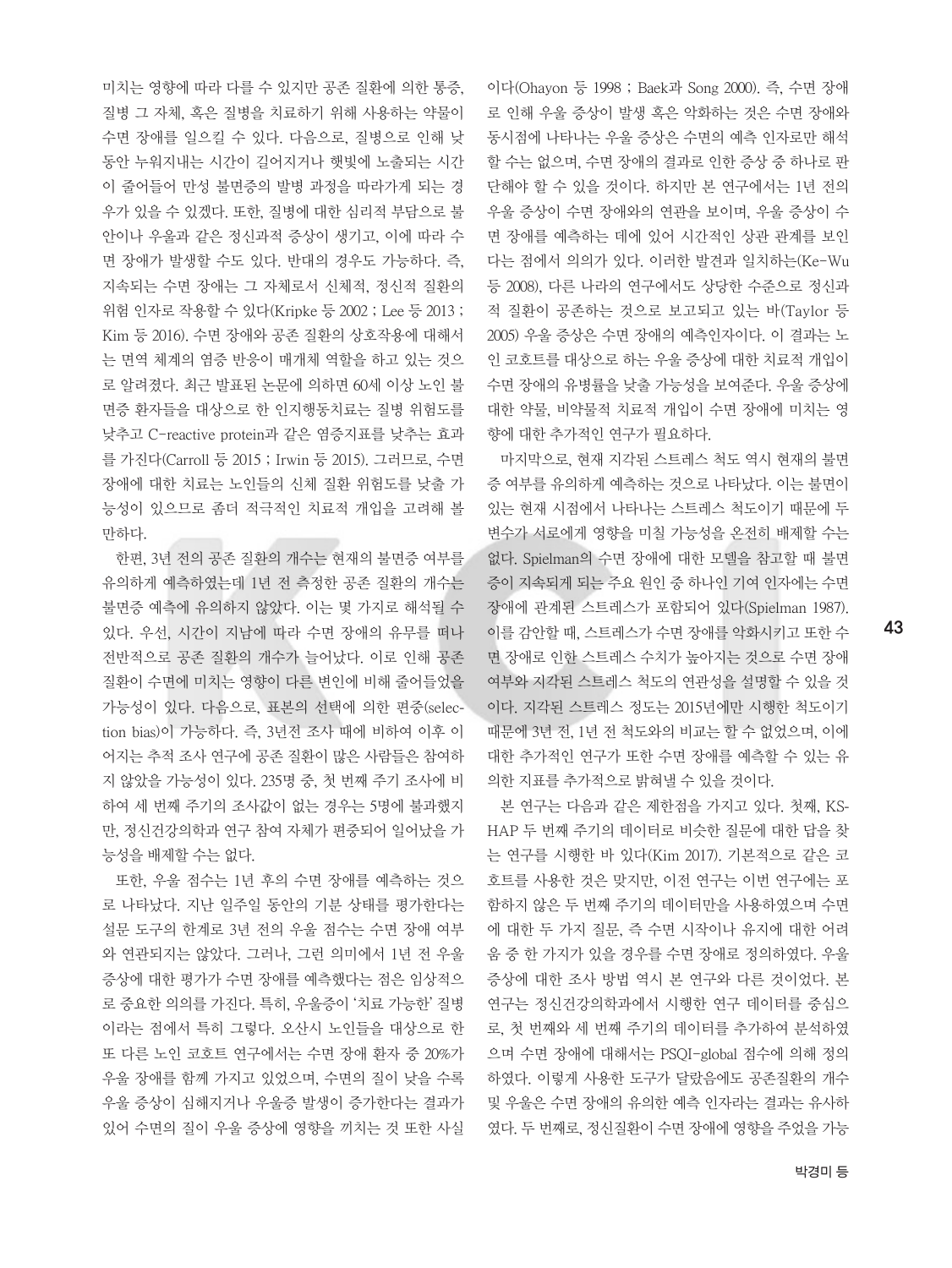성이 있다. 그러나, 추가로 분석한 결과 그들의 PSQI-global 점수는 평균 6.4 ± 3.02 (1~12)로 현재 정신과적 질환이 있 는 사람들에게서 수면 장애가 더 심한 것은 아니었다. 세 번 째로, 대부분의 연구 대상이 6년 이하의 교육 연한을 가지고 있고, 농업에 종사한다는 점에서 현재 우리 나라의 도시에 거주중인 노인들에게 본 결과를 일반화하기는 어렵다. 그럼 에도 불구하고, PSQI를 이용하여 기존보다 정확하게 수면 장애를 정의하였다는 점과 3년여에 걸친 추적 조사 결과를 분석하였다는 장점을 가지고 있다. 또한, 정신과적 평가에 동의한 대상만을 연구에 포함시켜 이로 인한 표본의 선택에 의한 편중(selection bias)이 가능할 것이다. 마지막으로 우 울 점수와 공존 질환의 개수 등의 변수는 매 주기마다 측정 하였으나 지각된 스트레스 수치는 정신건강의학과 평가를 시행한 2015년 주기에만 평가를 하는 등, 매 주기마다 같은 항목을 측정하지 못하여 변수의 변화를 측정하지 못한 한계 점이 있다.

# 요 약

목 적:불면 증상을 나타내는 수면 장애는 고령화 현상과 더불어 매우 급격히 증가중인 질환이다. 3년간 추적 관찰한 우리나라 농촌의 60세 이상 노인 코호트를 대상으로 수면 장 애의 유병률과 이를 예측하는 요인을 알아보고자 하였다.

방 법:한국인의 사회적 삶, 건강과 노화에 대한 2012년 과 2014년의 조사를 통해 두 번 데이터를 얻었다. 뇌졸중, 심근경색증, 협심증, 관절염, 폐결핵, 천식, 백내장, 녹내장, B형 간염, 요실금, 전립선 비대, 암, 골다공증, 고혈압, 당뇨, 고지혈증, 대사증후군에 대한 진단 여부를 물었다. 치매선별 용 간이정신상태검사를 이용하여 인지 기능을 평가하였고 역학연구 우울척도를 이용하여 우울 증상을 평가하였다. 2015년에는 이 중 235명에게 DSM-IV의 제1축 장애의 구조 화된 임상적 면담을 시행하였고 피츠버그 수면 질 척도로 불 면증의 정도, 즉 수면 장애를 평가하였다. 또한, 지각된 스트 레스 척도와 상태-특성 분노표현 척도를 시행하였다. 수면 장애를 예측하기 위하여 성별, 나이, 교육, 첫 번째와 세 번째 주기의 우울 점수, 공존 질환의 개수, 그리고 현재의 분노 억 제 점수와 지각된 스트레스 정도를 설명 변인으로 삼아 로지 스틱 회귀분석을 시행하였다.

결 과:조사 대상의 27%가 수면 장애를 가지고 있었다. 회귀 분석 결과, 3년 전의 공존 질환 수, 1년 전의 우울 점수 및 현재 지각된 스트레스 정도가 수면 장애를 유의하게 예 측하였다.

결 론:3년 전 측정한 공존 질환과 1년 전 평가한 우울

증상이 현재의 수면 장애를 예측할 수 있었다. 공존 질환 및 우울 증상의 치료가 수면 장애를 호전시킬 수 있는지 추가 적 연구가 필요하다.

중심 단어:공존 질환·노인·수면·수면 장애·우울· 스트레스.

#### **REFERENCES**

- 건강보험정책연구원. 자고나도 피곤한 『수면장애』 최근 5년간 연평 균 12% 증가;2013.
- 조영태. 정해진 미래: 인구학이 말하는 10년 후 한국 그리고 생존 전략. 서울, 북스톤;2016.
- Baek YM. Korean version of the Perceived Stress Scale-10: Development of the scale and exploring the effects of perceived stress on memory. Seoul National University Library;2010.
- Beck SL, Schwartz AL, Towsley G, Dudley W, Barsevick A. Psychometric evaluation of the Pittsburgh Sleep Quality Index in cancer patients. J Pain Symptom Manage 2004;27:140-148.
- Buysse DJ, Reynolds CF, Monk TH, Berman SR, Kupfer DJ. The Pittsburgh Sleep Quality Index: a new instrument for psychiatric practice and research. Psychiatry Res 1989;28:193-213.
- Carpenter JS, Andrykowski MA. Psychometric evaluation of the Pittsburgh Sleep Quality Index. J Psychosom Res 1998;45:5-13.
- Carroll JE, Seeman TE, Olmstead R, Melendez G, Sadakane R, Bootzin R, et al. Improved sleep quality in older adults with insomnia reduces biomarkers of disease risk: pilot results from a randomized controlled comparative efficacy trial. Psychoneuroendocrinology 2015;55:184-192.
- Cho MJ, Kim KH. Diagnostic validity of the CES-D (Korean version) in the assessment of DSM-III-R major depression. Journal of Korean Neuropsychiatric Association 1993;32:381-399.
- Cho YW, Shin WC, Yun CH, Hong SB, Kim J, Earley CJ. Epidemiology of insomnia in korean adults: prevalence and associated factors. J Clin Neurol 2009;5:20-23.
- Choi Y. Longevity Risk in Korea. Sejong Korea Development Institute;2016.
- Chon KK, Kim DY, Yi JS. Development of the STAXI-K: IV. Korean Journal of Art Therapy 2000;7:33-50.
- Cohen S, Kamarck T, Mermelstein R. A global measure of perceived stress. J Health Soc Behav 1983;24:385-396.
- Foley DJ, Monjan A, Simonsick EM, Wallace RB, Blazer DG. Incidence and remission of insomnia among elderly adults: an epidemiologic study of 6,800 persons over three years. Sleep 1999; 22 Suppl 2:S366-372.
- Grandner MA, Kripke DF, Yoon IY, Youngstedt SD. Criterion validity of the Pittsburgh Sleep Quality Index: Investigation in a nonclinical sample. Sleep Biol Rhythms 2006;4:129-136.
- Han JW, Kim TH, Jhoo JH, Park JH, Kim JL, Ryu SH, et al. A Normative study of the Mini-Mental State Examination for Dementia Screening (MMSE-DS) and Its Short form(SMMSE-DS) in the Korean Elderly. Korean Association for Geriatric Psychiatry. 2010;14:27-37.
- Irwin MR, Olmstead R, Breen EC, Witarama T, Carrillo C, Sadeghi N, et al. Cognitive behavioral therapy and tai chi reverse cellular and genomic markers of inflammation in late-life insomnia: a randomized controlled trial. Biol Psychiatry 2015;78:721-729.
- Kamel NS, Gammack JK. Insomnia in the elderly: cause, approach, and treatment. The American Journal of Medicine 2006;119: 463-469.